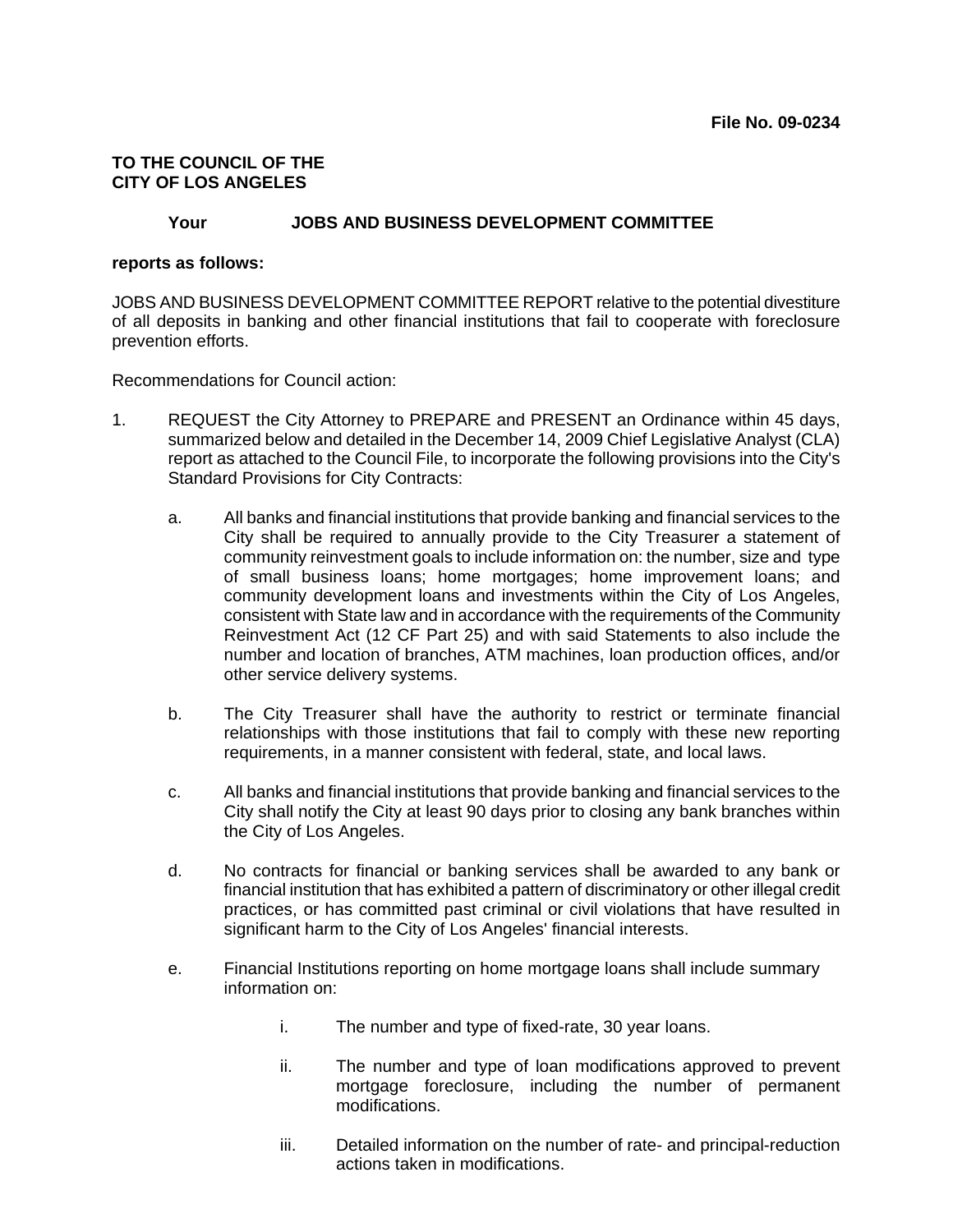- iv. Certification that the bank or financial institution allows unemployed borrowers to qualify for loan modifications based on unemployment insurance and forbearance for at least six months, and/or allows tenants to continue to rent the property until it is sold.
- 2. DIRECT the City Treasurer to include in the next Request for Proposals./Request for Qualifications (RFP/RFQ) for banking services a provision that would provide additional bid preference, consistent with current law, to those respondents that provide evidence of active community investment practices beyond traditional banking services.
- 3. REQUEST that the Board of Commissioners of the Los Angeles City Employees' Retirement System (LACERS), the Los Angeles Department of Water and Power (LADWP), the Police and Fire Pensions Board and the City Treasurer, establish an investment floor by committing that at least 25% of the City's portfolio will be invested in financial institutions that provide evidence of active community investment practices in businesses and residences within the City of Los Angeles, or that support socially responsible activities such as green technology, low/moderate income housing, and community redevelopment, to be achieved in a manner consistent with the fiduciary responsibilities established in federal, state, and local law.
- 4. DIRECT the CLA and City Administrative Officer (CAO) to establish a new set of standards for the City's banking relationships utilizing a "report card" methodology similar to that utilized by the City of Philadelphia, as detailed in City of Philadelphia Code Section 19-201, and to include elements as detailed in the report card submitted in Committee on February 23, 2010 by Council District 7 staff and attached to the Council File.
- 5. DIRECT the City Treasurer to establish a system of annual review for financial institutions to include a community reinvestment score for each financial institution; DIRECT the City Treasurer to publish said annual reviews and scores and present them to Council on an annual basis; DIRECT the Office of the Treasurer to rank order each financial institution in order of community responsibility with contracting preference in contracting to be given to financial institutions that perform in the top two deciles and potential divestiture for financial institutions at the bottom of the list; and AFFIRM that reporting relationships will favor banks that reinvest in, and are responsive to, the City of Los Angele.
- 6. INSTRUCT the CAO and City Treasurer to attempt to renegotiate current swap deals with relevant financial institutions and if they are unwilling to renegotiate, then those financial institutions should be excluded from any future business with the City of Los Angeles and further INSTRUCT the CAO and City Treasurer to review all swap deals and report back to Council in regard to the legal and financial implications prior to any exclusionary action being taken within 30 days.
- 7. REQUEST the pension systems for the LADWP, Los Angeles Police Department, Los Angeles Fire Department, and LACERS to develop the same sort of analytical tools, as detailed above in Recommendation Nos. 2-5, for the review of financial institutions.

Fiscal Impact Statement: Neither the CAO nor the CLA has completed a financial analysis of this report.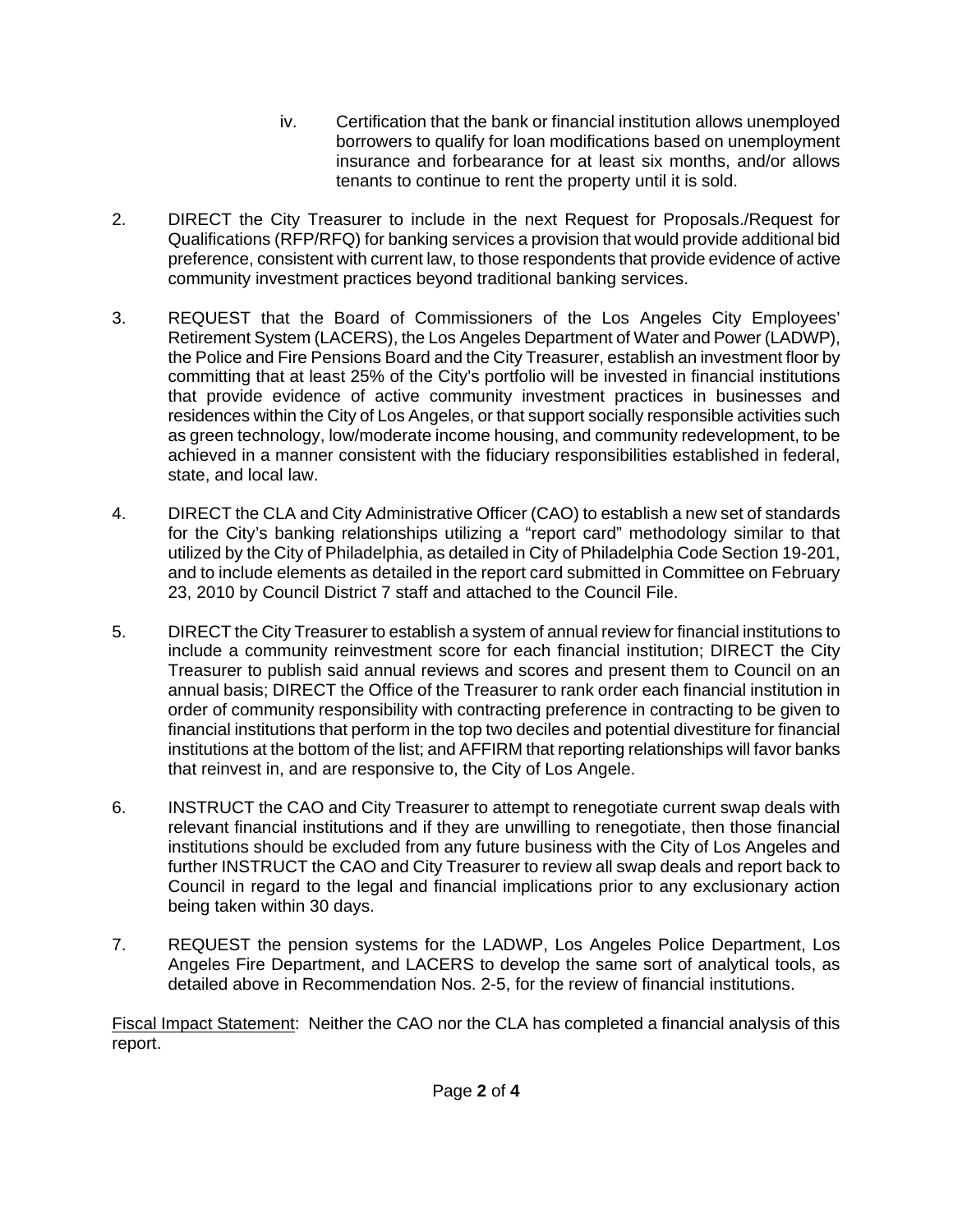Community Impact Statement Submitted: None submitted.

# SUMMARY

On August 12, 2009, Council referred this matter to the Jobs and Business Development Committee. Subsequently, on September 8, 2009, your Committee considered a Motion (Alarcón - Garcetti - Reyes - Hahn - Parks) relative to the potential divestiture of all deposits in banking and other financial institutions that fail to cooperate with foreclosure prevention efforts. According to the Motion, the perception that homeowners losing their homes due to foreclosures are only those with bad credit or of low income is no longer accurate. The crisis is affecting communities at all levels, but working class communities are the most severely affected, as they were often explicitly targeted and preyed upon by lenders and brokers offering unconventional loans and financing options.

As local, state, and federal governments work on resolving the current foreclosure crisis, one of the key factors that must be addressed is the modification of loans that are "upside-down." These loans must be modified to the current market value of the home, not the original loan amount, so that homeowners facing foreclosure receive true relief from the burden of the loans they were unjustly pushed into by aggressive lenders and brokers. Currently, there is active pressure on financial institutions to modify loans for homeowners susceptible to foreclosure by reducing the principal to the current market value. Many financial institutions are not inclined to do this, particularly with no financial incentive.

Finally, the Motion calls for the following actions:

- a. Instructing the CAO and CLA to report within 30 days on the potential divestiture of all deposits in banking and other financial institutions that fail to cooperate with foreclosure prevention efforts that include temporary moratoriums on foreclosures, renegotiation of mortgage principles to reflect current values, and good faith negotiations with mortgages.
- b. Encouraging a similar divestiture by the City's partner retirement programs Los Angeles City Employees' Retirement System, the Water and Power Employees' Retirement Program, Los Angeles Police Protective League and the United Firefighters of Los Angeles City.

After further consideration and having provided an opportunity for public comment, the Committee moved to continue this matter pending the submission of a report in response to the above Motion.

Subsequently, this matter was considered on October 13, 2009 and December 15, 2009 and in each instance, after consideration and having provided an opportunity for public comment, the Committee moved to continue this matter.

On February 23, 2010, the Committee Chair considered a December 14, 2009 CLA report in response to the above Motion. According to the CLA, on September 8, 2009, the author of the above Motion significantly broadened the intent of the proposed investment restrictions beyond divestment. Specifically, Committee instructed the CLA to develop a modified policy that encourages the use of the City's investment portfolio to spur local economic development, and to support responsible investment' of the City's assets in companies that uphold socially responsible practices that do not harm the public good. Additionally, the CLA was instructed not to focus on the